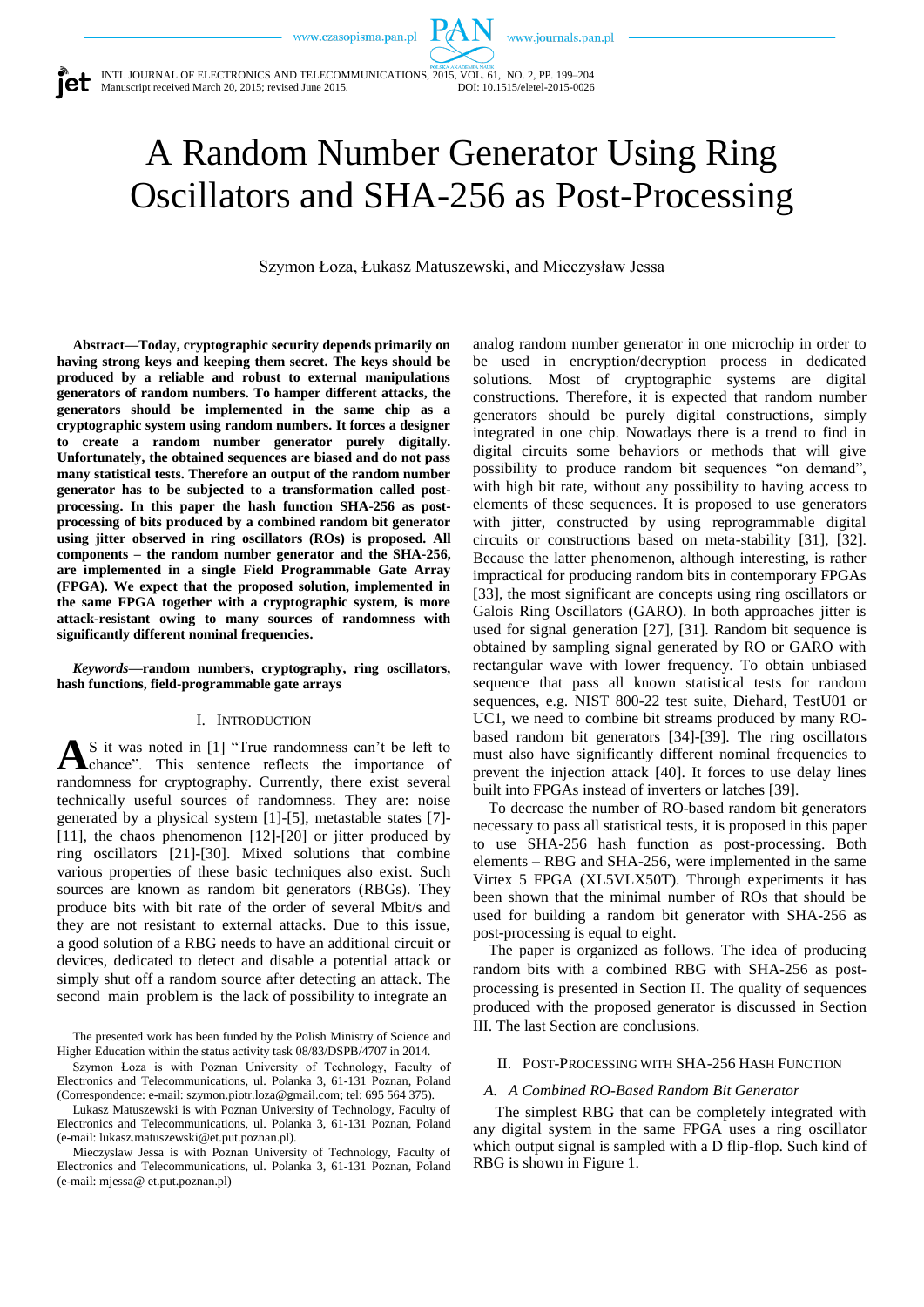

Generator uses jitter and frequency drift found in CMOS ring oscillator for random bit generation. A D-type flip-flop is triggered by a quartz oscillator signal which establishes the bit rate. Frequency  $f_H$  is greater than quartz oscillator frequency  $f_L$ . The *f<sub>H</sub>* of a single ring oscillator is equal to

$$
f_H = \frac{1}{2} \sum_{k} \frac{1}{d_k},
$$
 (1)

where  $d_k$  is a delay of the  $k$ -th component of RO. The expression is true if all components are ideal and delays related with interconnections are ignored. In a real circuit delays caused by inner connections cannot be ignored [36]. Moreover, propagation delays in all circuit paths and gates vary in time, because of shot noise, thermal noise and supply voltage instability [28], [41]. Taking into account these factors the more realistic formula for  $f_H$  is the following [28], [39]:

$$
f_H = \frac{1}{2} \sum_{k} \frac{1}{d_k + d i_k + \Delta J_a},
$$
 (2)

where

$$
\Delta J_a = \sum_k \Delta dt_k + \Delta dv_k + \Delta dr_k \tag{3}
$$

is an accumulated jitter during previous half period of signal with frequency of  $f_H$  and  $k$  delay elements. Parameter  $di_k$  is the delay of the *k*-th interconnections in ring oscillator, Δ*dt<sup>k</sup>* is the variation of the delay in the *k*-th component and interconnection caused by variation of temperature, Δ*dv<sup>k</sup>* represents the variation of the delay in the *k*-th component and interconnection caused by supply voltage instability and Δ*dr<sup>k</sup>* define others random delays in the *k*-th element and path in the ring oscillator, e.g., transition spacing or crosstalk's. The accumulated jitter can be divided into deterministic component and nondeterministic one [28], [39]:

where

$$
\Delta J_{an} = \sum_{k} \Delta t_{nk} + \Delta d v_{nk} + \Delta d r_{nk}
$$
 (5)

 $\Delta J_a = \Delta J_{an} + \Delta J_{ad}$ , (4)

denotes an accumulated nondeterministic jitter and

$$
\Delta J_{ad} = p \cdot \sum_{k} \Delta t_{dk} + \Delta v_{dk} + \Delta dr_{dk}
$$

represents an accumulated deterministic jitter with proportion factor of *p*.

Realization of the delay element  $\tau$  can be done with even number of inverters, a latches chain or a delay line that is builtin many FPGAs. The greater delay  $\tau$ , the lower frequency  $f_H$  is obtained. Due to insufficient nondeterministic factor in a single RO, it is necessary to combine XOR many independent sources of randomness [31], [34], [37]. The combined RBG (CRBG) is shown in Figure 2.



Fig. 1. Uniformly sampled ring oscillator (RO) as a RBG

When all rings are built in the same way, they have similar frequencies and the RO-based RBG is sensitive to injection attack [40]. To ensure the robustness to this attack, we have to construct ROs with significantly different nominal frequencies. We can choose an even number of inverters, a chain of laches or delay lines available in FPGAs. The comparison of nominal frequencies of ROs using different types of delays is available in [39]. In this article, the chain of latches was used as *τ*. In the first RO – one latch, in the second RO – two latches, and in the *N* th - *N* latches.

#### *B. SHA-256*

The output bits from the combined RBG may still be biased and correlated for small *N* [34], [37]. To overcome this problem we can use a post-processing [44]. The scheme of CRBG with SHA-256 as post-processing is shown in Figure 3.

Random bits from the combined RBG are collected in blocks of 8 bits. Afterwards, each byte is stored in FIFO buffer which is 64 byte width. This is made to prepare 512 random bits that are processed by SHA-256. Hash functions are used in cryptography mainly to check integrity and in digital signature schemes. The definition of hash function says that "A hash function is a computationally efficient function mapping binary strings of arbitrary length to binary strings of some fixed length, called hash-values" [45]. Input can consist of such data like text file, binary file, message, data block etc. In general, the length of input is not limited. A general schema that illustrates how does a hash function works is shown in Figure 4.

A family of hash functions SHA-2 includes SHA-256, SHA-384 and SHA-512. In this paper it was used the SHA-256. The algorithm comes from paper [46]. In its first step, input is processing by adding bit 1, next to the last significant bit and any number of bits 0 that  $L \oplus 512 = 488$ , where *L* is length of the message. A family of hash functions SHA-2 includes SHA-256, SHA-384 and SHA-512. In this paper it was used the SHA-256. The algorithm comes from paper [46]. In its first step, input is processing by adding bit 1, next to the last significant bit and any number of bits 0 that  $L \oplus 512 = 488$ , where *L* is length of the message. After that *L* is added as 64 bits big-edian representation. Next step is that 512 blocks split into smaller 32-bits blocks  $M^{(i)}$  where  $j = 0, 1, 63,$  and  $i = 0, 1, N$ , where *N* is a number of divided massage block. After splitting, the SHA-256 algorithm prepares initial values for  $H^{(0)}$  – sequences of 32 bits which



Fig. 2. Combined RBG block diagram.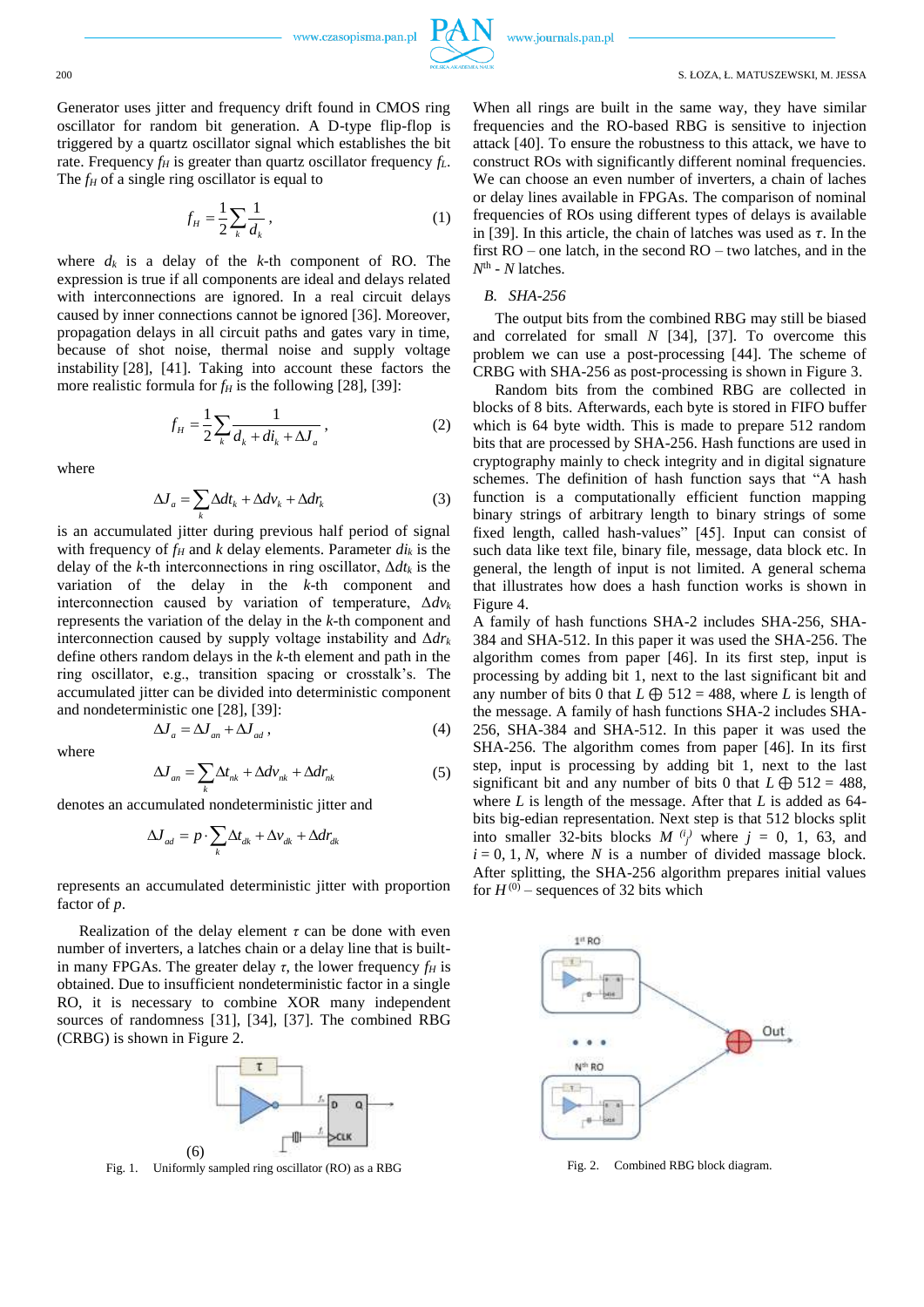A RANDOM NUMBER GENERATOR USING RING OSCILLATORS AND SHA-256 AS POST-PROCESSING 201



Fig. 3. A combined random bit generator with SHA-256 as post-processing



Fig. 4. A concept of a hash function.

were obtained as fractional parts of the square roots of the first eight primes.  $H^{(0)}$  values are the following:

 $H^{(0)}$ <sub>1</sub> = 6a09e667,  $H^{(0)}_{2} = \text{bb6}$ 67ae85,  $H^{(0)}$ <sub>3</sub> = 3c6ef372,  $H^{(0)}_{4} = 254 \text{ff} 53a,$  (1)  $H^{(0)}$ <sub>5</sub> = 510e527f,  $H^{(0)}$ <sub>6</sub> = 9b05688c,  $H^{(0)}$ <sub>7</sub> = 1f83d9ab,  $H^{(0)}$ <sub>8</sub> = 5be0cd19. After preparation initial register values, the algorithm updates

registers: *a, b, c, d, e, f, g, and h*. This update is calculated in 64 steps from  $j = 0$  to  $j = 63$  and it goes as following: *T*<sub>1</sub> ← *h* +  $\sum$ <sub>1</sub> (*e*) + *Ch* (*e, f, g*) + *K<sub>j</sub>* + *W<sub>j</sub>*  $T_2 \leftarrow \sum_0 (a) + Maj(a, b, c)$ 

$$
h \leftarrow g
$$
  
\n
$$
g \leftarrow f
$$
  
\n
$$
f \leftarrow e
$$
  
\n
$$
e \leftarrow d + T_1
$$
  
\n
$$
d \leftarrow c
$$
  
\n
$$
c \leftarrow b
$$
  
\n
$$
b \leftarrow a
$$
  
\n
$$
a \leftarrow T_1 + T_2
$$
  
\nwhere:  
\n
$$
Ch(x, y, z) = (x \land y) \bigoplus (\neg x \land z)
$$
  
\n
$$
Maj(x, y, z) = (x \land y) \bigoplus (x \land z) \bigoplus (y \land z)
$$
  
\n
$$
\sum_0(x) = S2(x) \bigoplus S13(x) \bigoplus S22(x)
$$
  
\n
$$
\sum_1(x) = S6(x) \bigoplus S11(x) \bigoplus S25(x)
$$
  
\n
$$
\sigma_0(x) = ST(x) \bigoplus S19(x) \bigoplus R3(x)
$$
  
\n
$$
\sigma_1(x) = S17(x) \bigoplus S19(x) \bigoplus R10(x)
$$
  
\n
$$
Sn - right n-bit rotation.
$$
  
\n
$$
W_j - message blocks are determined as follows:\n1. for first 16 blocks:  $W_j = M_j^{(i)}$   
\n
$$
W_j = \text{maxage blocks}
$$
$$

2. for rest of blocks:  $W_j = \sigma_1(W_{j-2}) + W_{j-7} + \sigma_0(W_{j-15}) + W_{j-16}$  $K_j$  - 32-bit words determined as fractional parts of the cube roots of the first sixty four primes.



The next step is a calculation of intermediate hash *value H (i)*:  $H^{(i)}_1 \leftarrow a + H_1^{(i-1)}$  $H^{(i)}_2 \leftarrow a + H_2^{(i-1)}$ 

 $\hspace{1.6cm} (4)$ 

$$
H^{(i)}\mathbf{S} \leftarrow a + H\mathbf{S}^{(i-1)}
$$

· ·

As an output, we obtain hash value  $H^{(N)}$  of message M generated as:

 $H^{(N)} = \{H^{(N)}_1, H^{(N)}_2, H^{(N)}_3, H^{(N)}_4, H^{(N)}_5, H^{(N)}_6, H^{(N)}_7, H^{(N)}_8\}.$ 

Hash function returns eight 32-bit words. The bits are sent via buffer and USB interface to a personal computer (PC). In PC the quality of generated sequence is assessed using statistical tests and the restarts mechanism [37], [38]. In all experiments the sampling frequency *f<sup>L</sup>* is equal to 100 MHz.

## III. THE STATISTICAL PROPERTIES OF BIT SEQUENCES PRODUCED BY A CRBG USING ROS AND THE SHA-256

To assess the minimal number of source generators of CRBG with SHA-256 as post-processing "A statistical Test Suite for Random and Pseudo-Random Number Generators for Cryptographic Applications", document 800-22 prepared by the National Institute of Standards and Technology (NIST) was used [47]. These tests are often referred to as the NIST 800-22 statistical test suite or, simply, the NIST 800-22 tests. During testing, we applied two approaches proposed by NIST: (1) we examined the proportion  $R_\beta$  of sequences that passed a statistical test, and (2) we examined the distribution of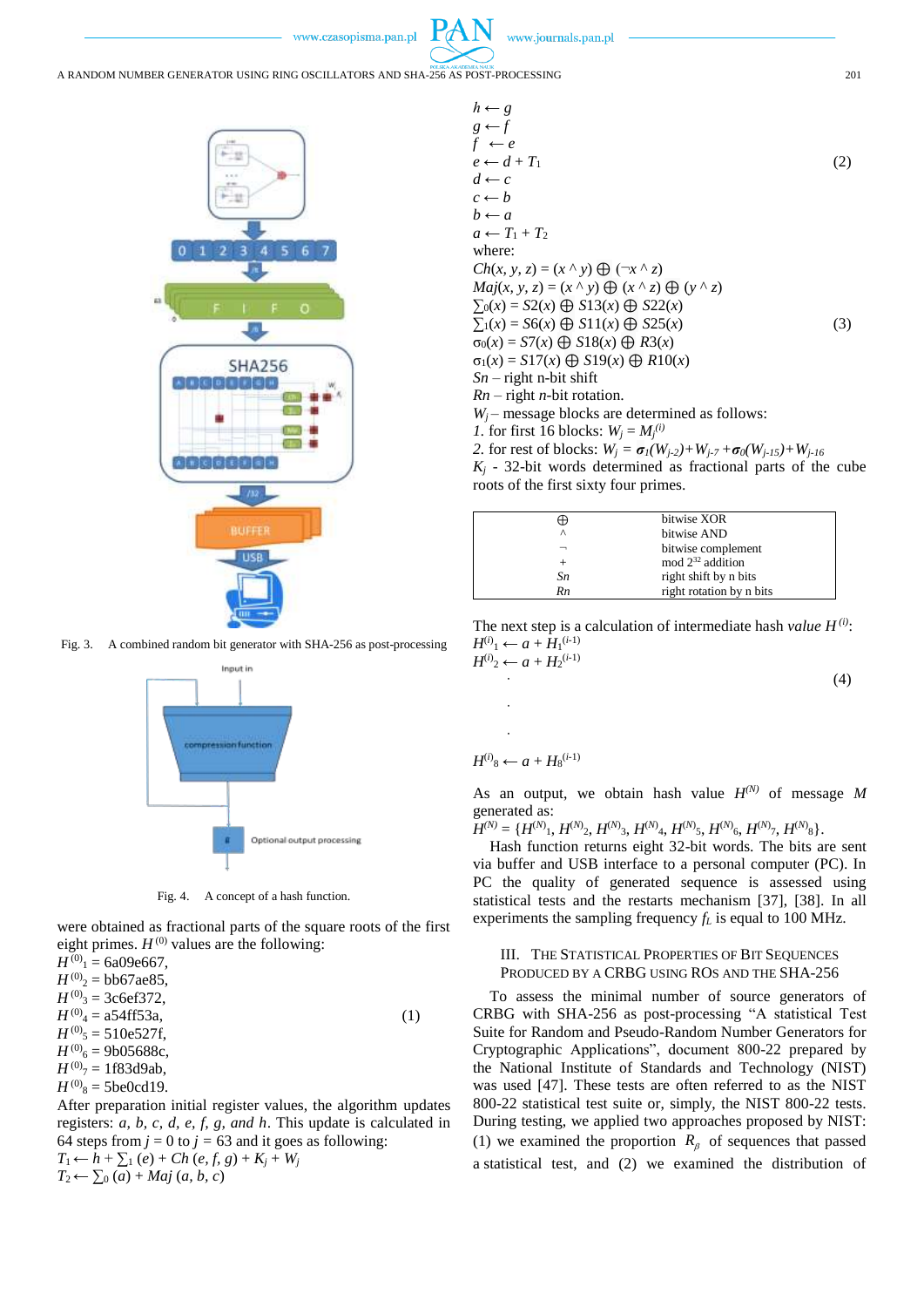

TABLE IV

THE RESULTS OF THE RESTARTS FOR THE CRBG WITHOUT SHA-256 AND WITH SHA-256

|           | $CRBG-8$ | $CRBG-8 + SHA-256$ |
|-----------|----------|--------------------|
| $m_{min}$ |          |                    |

TABLE V IMPLEMENTATION ISSUES

| Number of Slice Registers      | 2540    |
|--------------------------------|---------|
| Number of Slice LUTs           | 2467    |
| Number of LUT Flip Flops pairs | 2824    |
| Max Clock Frequency            | 263 MHz |

The experiment was repeated for CRBGs that uses two, three, etc. source bit streams, till the all tests from NIST 800-22 were passed. Each source bit stream was produced by a single RObased RBG. The source generators differed only the delay *τ* in the ROs. During analysis, the final report file from NIST 800- 22 package were used. The tests passed a combined RBG using eight or more RO-based source generators. The frequencies of eight ROs are shown in Table II.

During testing the standard set of parameters proposed by NIST in v. 2.1.1 was assumed. The significance level was  $\beta$  = 0.01. The minimum passing value for the standard set of parameters was approximately 0.9805. The minimum  $P_1$ value was 0.0001. An asterisk \* denotes that this test consists of several subtests and that the worst result is shown. For tests marked with \*\*, the minimum passing value for the standard set of parameters was approximately 0.9777. The results of the NIST statistical tests are shown in Table III.

In the next step of the experiment it was performed a test based on restarts mechanism [37], [38]. This test is based on multiple restarts of the combined generator with the same initial conditions. It helps to assess the amount of randomness and pseudo-randomness in generated sequences. If during producing bits the amount of deterministic factor is prevalent, the sequences will be almost the same or exactly the same. When the non-deterministic phenomena prevails, the generated sequences will vary.

During the restarts  $N = 2084$  sequences were generated and  $M = 19968$  bits were send to PC for each restart. Next, *M*=19968 chi-square tests were performed. If a single bit in the sequences was produced in a non-deterministic process then chi-square test is passed. A computer program searches the results of 19968 chi-square tests for the greatest *m* for which the sequences failed the chi-square test for three successive indices, i.e.,  $m$ ,  $m-1$  and  $m-2$ , where  $m=1,2,...,M$ . For  $j > m$  and a given significance level of the test, there is no reason to reject the hypothesis that zeros and ones occur with the same probability in 19968 bit sequences. The smallest *j* is equal to  $m+1$  and denoted by *mmin* [37]-[39]. The results of the restarts are shown in Table IV.

The described generator was implemented in Virtex-5 (XL5VLX50T). Used resources are specified in Table IV.

Those resources are about 9% of all resources available in Virtex-5 (XL5VLX50T) FPGA. The remaining 91% can be used for monitoring on-line the quality of random bits to detect any disturbances caused, e.g., by an attack and for implementing a cryptosystem that exploits random bits. The strings of bits can be produced on demand or in random instances, hampering cryptographic attacks.

 $P$  – values computed by the software; that is, we examined the value of  $P_T$  [47].

In the first step only one RO was connected to SHA-256 block. The sequence of 1 Gbit length was collected and examined with the NIST 800-22 test suite. The results of experiment were unsatisfactory because most of the tests were failed (Table I).

TABLE I THE RESULTS OF THE NIST 800-22 TESTS FOR THE CRBG WITHOUT SHA-256 AND WITH SHA-256

| Type of test             | <b>CRBG-1</b> |       | $CRBG-1 + SHA-256$ |       |
|--------------------------|---------------|-------|--------------------|-------|
|                          | $R_{\beta}$   | $P_T$ | $R_{\beta}$        | $P_T$ |
| Frequency                | 0.000         | 0.000 | 0.000              | 0.980 |
| <b>Block Frequency</b>   | 0.000         | 0.056 | 0.000              | 0.491 |
| Cumulative Sums*         | 0.000         | 0.000 | 0.000              | 0.976 |
| Runs                     | 0.000         | 0.000 | 0.061              | 0.982 |
| Longest Run of Ones      | 0.000         | 0.000 | 0.000              | 0.977 |
| Rank                     | 0.000         | 0.000 | 0.000              | 0.000 |
| <b>Spectral DFT</b>      | 0.000         | 0.000 | 0.000              | 0.000 |
| Non-overlapping          | 0.000         | 0.000 | 0.000              | 0.954 |
| Temp.*                   |               |       |                    |       |
| Overlapping              | 0.000         | 0.000 | 0.000              | 0.757 |
| Templates                |               |       |                    |       |
| Universal                | 0.000         | 0.000 | 0.311              | 0.986 |
| Approximate Entropy      | 0.000         | 0.000 | 0.000              | 0.064 |
| Random Excursions*       | 1.000         |       | 0.242              | 0.564 |
| Random Exc. Var.**       | 1.000         |       | 0.097              | 0.565 |
| Serial*                  | 0.000         | 0.000 | 0.000              | 0.000 |
| <b>Linear Complexity</b> | 0.236         | 0.995 | 0.651              | 0.994 |

TABLE II FREQUENCIES OF ROS IN THE COMBINED RBG

| RO number | Frequency [MHz] |
|-----------|-----------------|
|           | 702             |
| 2.        | 555             |
| 3.        | 312             |
|           | 220             |
| 5.        | 202             |
| 6.        | 164             |
| 7         | 145             |
|           | 111             |

TABLE III THE RESULTS OF THE NIST 800-22 TESTS FOR THE CRBG WITHOUT SHA-256 AND WITH SHA-256

| Type of test                 | $CRBG-8$    |       | $CRBG-8 + SHA-256$ |          |
|------------------------------|-------------|-------|--------------------|----------|
|                              | $R_{\beta}$ | $P_T$ | $R_{\beta}$        | $P_T$    |
| Frequency                    | 0.792       | 0.993 | 0.989              | 0.848027 |
| <b>Block Frequency</b>       | 0.000       | 0.949 | 0.991              | 0.630872 |
| Cumulative Sums*             | 0.994       | 0.058 | 0.988              | 0.653773 |
| Runs                         | 0.000       | 0.803 | 0.991              | 0.680755 |
| Longest Run of Ones          | 0.000       | 0.906 | 0.992              | 0.908760 |
| Rank                         | 0.781       | 0.989 | 0.995              | 0.699313 |
| Spectral DFT                 | 0.000       | 0.885 | 0.988              | 0.216713 |
| Non-overlapping              | 0.000       | 0.584 | 0.982              | 0.021554 |
| Temp.*                       |             |       |                    |          |
| <b>Overlapping Templates</b> | 0.000       | 0.299 | 0.986              | 0.530120 |
| Universal                    | 0.000       | 0.937 | 0.987              | 0.649612 |
| <b>Approximate Entropy</b>   | 0.000       | 0.000 | 0.988              | 0.446556 |
| Random Excursions*           | 0.595       | 0.976 | 0.986              | 0.199785 |
| Random Exc. Var.**           | 0.863       | 0.984 | 0.984              | 0.238697 |
| Serial*                      | 0.000       | 0.000 | 0.989              | 0.308561 |
| <b>Linear Complexity</b>     | 0.147       | 0.989 | 0.922              | 0.431754 |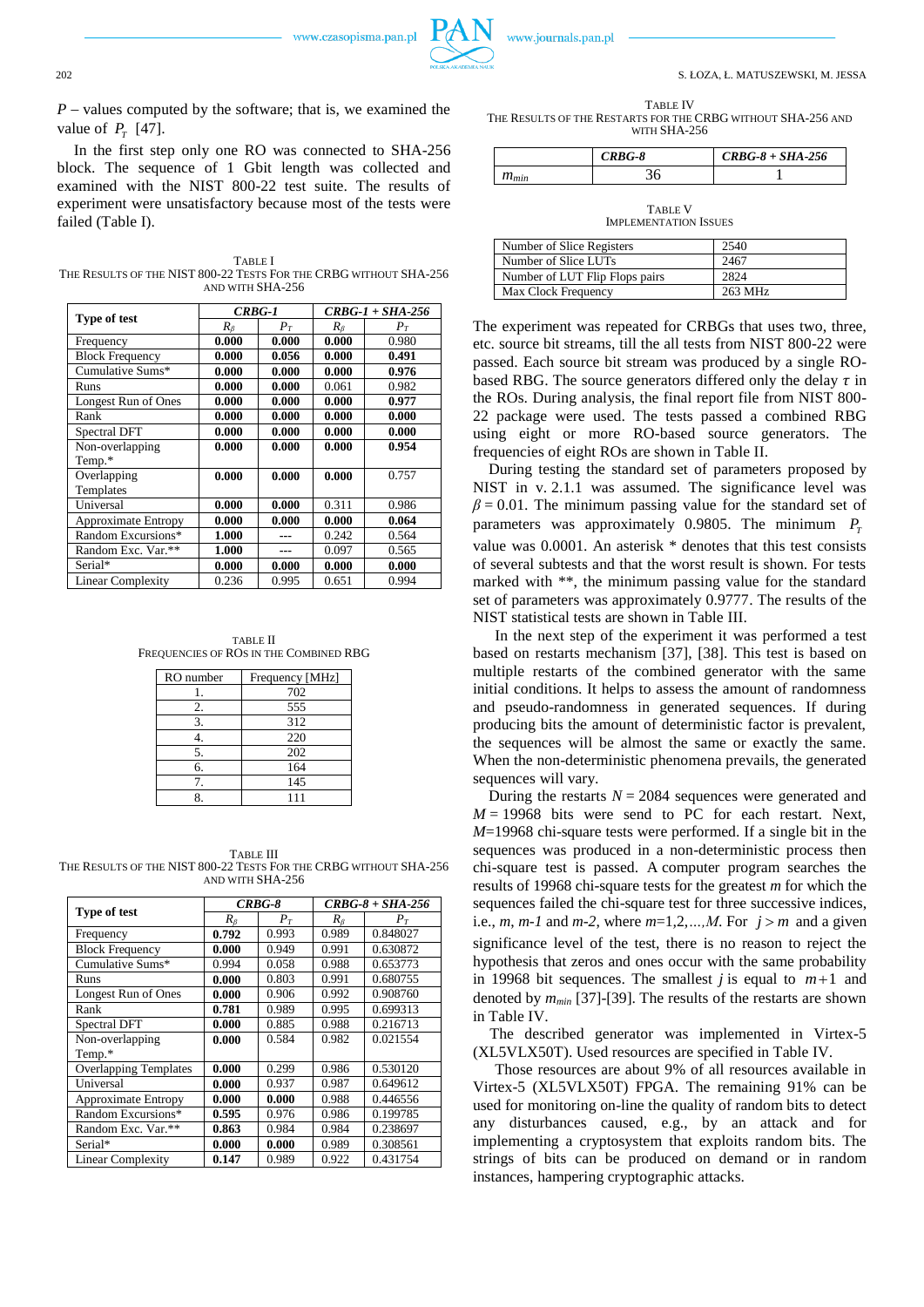www.journals.pan.pl

### IV. CONCLUSIONS

It is known from the literature that combining XOR bits produced at the same time by many independent random number generators is an efficient method for producing random sequences that pass every statistical test. This method requires relatively large resources, and excellent statistical properties can be observed for both deterministic and nondeterministic systems. The proposed true random number generator is able to provide random bits with average bit rate of 36 Mbit/s. The minimal number of RO that should be used when building the combined RBG with SHA-256 as postprocessing is eight. For smaller number of RO-based source generators the combined RBG does not pass all NIST 800-22 tests. The use of SHA-256 function as post-processing enhances significantly the statistical properties of the output sequences and reduces the *mmin* value, but it works up to a certain level. When a generator produces sequences with very poor statistical properties, post-processing with SHA-256 does not improve sufficiently the statistical properties. The expected robustness to the injection attack results from significantly different frequencies of eight RO-based source generators. The use of ROs with significantly different frequencies hampers also mutual synchronization between ROs implemented in the same FPGA, preventing the quality degradation of RO-based combined RBGs implemented in various FPGAs.

#### **REFERENCES**

- [1] A. Vassilev and T. A. Hall, "The importance of entropy to information security,", IEEE Computer, pp. 78-81, February 2014.
- W. T. Holman, J. A. Connelly, and A. B. Downlatabadi, "An integrated analog/digital random noise source," *IEEE Trans. Circuits and Syst. I, Fundam. Theory Appl.,* vol. 44, pp. 521-528, June 1997.
- [3] V. Bagini and M. Bucci, "A Design of reliable true random number generator for cryptographic applications," in *Proc. Workshop Cryptograph. Hardware Embed. Syst. CHES'1999*, Heidelberg, 1999, LNCS 1717, pp. 204-218.
- [4] C. S. Petrie, J. A. Connelly, "The sampling of noise for random generation," in *Proceedings of the 50th International Symposium on Circuits and Systems ISCAS'1999,* vol. 6, pp. VI-26-VI-29, 1999.
- [5] M. Bucci, L. Germani, R. Luzzi, P. Tommasimo, A. Trifiletti, and M. Varanonuovo, "A high-speed IC random-number source for smartcard microcontrollers," *IEEE Trans. Circuits and Syst. I, Fundam. Theory Appl.,* vol. 50, pp. 1373-1380, Nov. 2003.
- [6] J. Holleman, S. Bridges, B. P. Otis, and Ch. Diorio "A 3 μW CMOS true random number generator with adaptive floating-gate offset cancellation, *IEEE J. of Solid-State Circuits*,*"* vol. 43, pp. 1324-1336, May 2008.
- [7] M. J. Bellido *et al*., "A simple binary random number generator: New appoaches for CMOS VLSI," in *Proc. 35th Midwest Symp. Circuits Syst.*, vol. 1, pp. 127-129, 1992.
- [8] M. Epstein, L. Hars, R. Krasinski, M. Rosner, and H. Zheng, "Design and implementation of a true random number generator based on digital circuit artifacts," in *Proc. Workshop Cryptograph. Hardware Embed. Syst. CHES'2003*, LNCS 2779, pp. 152-165, 2003.
- [9] I. Vasyltsov, E. Hambardzumyan, Y.-S. Kim, and B. Karpinskyy "Fast digital RBG based on metastable ring oscillator," in *Proc. Workshop Cryptograph. Hardware Embed. Syst. CHES'2008*, LNCS 5154, pp. 164- 180, 2008.
- [10] S. Srinivasan, S. Mathew, V. Erraguntla, and Krishnamurthy, "A 4Gbps 0.57pJ/bit Process-Voltage-Temperature Variation Tolerant All-Digital True Random Number Generator in 45nm CMOS," in *Proc. 22nd International Conference on VLSI Design*, pp. 301-306, 2009.
- [11] M. Varchola and M. Drutarovsky, "New high entropy element for FPGA based true random number generators," in *Proc. Workshop Cryptograph. Hardware Embed. Syst. CHES'2010*, LNCS 6225, pp. 351- 365, 2010.
- [12] G. Bernstein and M. A. Lieberman, "Secure random number generation using chaotic circuits," *IEEE Trans. Circuits and Syst.* vol. 37, pp. 1157- 1164, Sept. 1990.
- [13] R. Bernardini and G. Cortelazzo, "Tools for designing chaotic systems for secure random number generation," *IEEE Trans. Circuits and Syst. I, Fundam. Theory Appl.,* vol. 48, pp. 552-564, May 2001.
- [14] T. Stojanovski and L. Kocarev, "Chaos-based random number generators – Part I: Analysis," *IEEE Trans. Circuits and Syst. I, Fundam. Theory Appl.,* vol. 48, pp. 281-288, March 2001.
- [15] T. Stojanovski, J. Pihl, and L. Kocarev, "Chaos-based random number generators – Part II: Practical realization," *IEEE Trans. Circuits and Syst. I, Fundam. Theory Appl.,* vol. 48, pp. 382-385, March 2001.
- [16] M. E. Yalçin, J. A. K. Suykens, and J. Vandewalle, "True bit generation from a double-scroll attractor," *IEEE Trans. Circuits and Syst. I, Regular Papers.,* vol. 51, pp. 1395-1404, July 2004.
- [17] S. Callegari, R. Rovatti, and G. Setti, "Embeddable ADC-based true random number generator for cryptographic applications exploiting nonlinear signal processing and chaos," *IEEE Trans. Signal Processing,* vol. 53, pp. 793-805, Feb. 2005.
- [18] S. Callegari, R. Rovatti, and G. Setti, "First direct implementation of true random source on programmable hardware," *Int. J. Circ. Theor. Appl*. vol. 33, pp. 1-16, 2005.
- [19] M. Drutarovsky and P. Galajda, "Chaos-based true random number generator embedded in a mixed-signal reconfigurable hardware," *J. Electrical Engineering,* vol. 57, pp. 218-225, April 2006.
- [20] S. Ergün and S. Özog, "Truly random number generator based on a nonautonomous chaotic oscillator," *Int. J. Electronics and Commun*., vol. 61, pp. 235-242, April 2007.
- [21] C. S. Petrie, J. A. Connelly, "Modelling and simulation of oscillatorbased random number generators," in *Proceedings of the 47th International Symposium on Circuits and Systems ISCAS'1996,* vol. 4, pp. 324-327, 1996.
- [22] C. S. Petrie and J. L. Connelly, "A noise-based IC rndom number generator for applications in Cryptography," *IEEE Trans. Circuits and Syst. I, Fundam. Theory Appl.,* vol. 47, pp. 615-621, May 2000.
- [23] M. Bucci, L. Germani, R. Luzzi, A. Trifiletti M. Varnonuovo, "A highspeed oscillator-based truly random number source for cryptographic applications on a smartcard IC," *IEEE Trans. on Computers*, vol. 52, pp. 403-409, April 2003.
- [24] B. Jun, B. Kocher, *"The Intel random number generator,"* Cryptography Research Inc., San Francisco, CA, white paper for Intel Corp., April 1999. Available [http://www.cryptography.com/resources,whitepapers/IntelRNG.pdf.](http://www.cryptography.com/resources,whitepapers/IntelRNG.pdf)
- [25] P. Kohlbrenner and K. Gay, "An embedded true random number generator for FPGAs," *in Proc. of the 2004 ACM/SIGDA 12th International Symposium on FPGAs, FPGA'04*, pp. 71-77, 2004.
- [26] J. D. Golić, "New methods for digital generation and postprocessing of random data," *IEEE Trans., Comput.*, vol. 55, pp. 1217-1229, Oct. 2006.
- [27] M. Dichtl and J. D. Golić, "High speed true random number generation with logic gates only, in *Proc. Workshop Cryptograph. Hardware Embed. Syst.* CHES'2007, LNCS 4727, pp. 45-62, 2007.
- [28] B. Valtchanov, A. Aubert, F. Bernard, and V. Fischer, "Modeling and observing the jitter in ring oscillators implemented in FPGAs," in *Proc. of IEEE Workshop on Design and Diagnostics of Electronic Circuits and Systems, DDECS'08*, pp. 1-6, 2008.
- [29] B. Valtchanov, V. Fischer, A. Aubert, and F. Bernard, "Characterization of randomness sources in ring oscillator-based true random number generators in FPGAs," in *Proc. of IEEE Workshop on Design and Diagnostics of Electronic Circuits and Systems, DDECS'10*, pp. 48-53, 2010.
- [30] M. Baudet, D. Lubicz, J. Micolod, and A. Tassiaux, "On the security of oscillator-based random number generators," *J. Cryptology*, vol. 24, pp. 398-425, 2011.
- [31] B. Sunar, W. J. Martin, and D. R. Stinson, "A provably secure true random number generator with built-in tolerance to active attacks,' *IEEE Trans., Comput.*, vol. 56, pp. 109-119, Jan. 2007.
- [32] P. Wieczorek and K. Golofit, "Dual-Metastability Time-Competitive True Random Number Generator", *IEEE Trans. On Circuits and Systems*, vol. 61, I. No. 1, pp. 134-145, 2014.
- [33] P. Kubczak, M. Jessa, and L. Matuszewski, "Random number generator exploiting metastability implemented in Xilinx FPGA," Mesurement Automation and Monitoring (PAK), vol. 60, No. 7, pp. 450-452, 2014.
- [34] K. Wold and C. H. Tan, "Analysis and enhancement of random number generator in FPGA based on oscillator rings," *Int. J. of Reconfiugurable Computing,* vol. 2009, pp. 1-8, 2009.